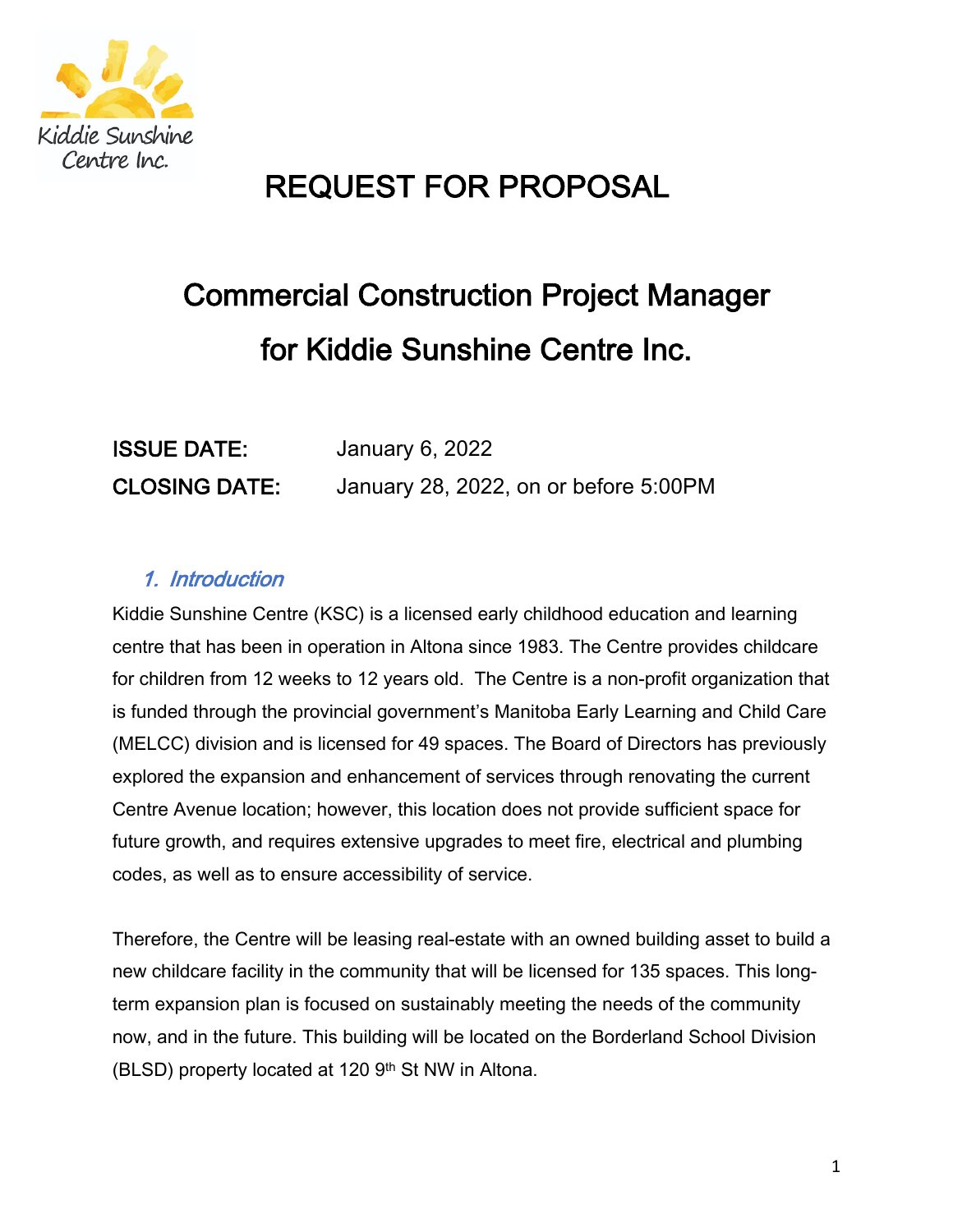KSC is requesting proposals of qualifications and fees for professional commercial construction project management services to support the build.

The Kiddie Sunshine Centre is seeking proposals for a qualified project manager to by oversee the application, budget, design, and construction phase of the new daycare facility. They must ensure that final design and construction meet all applicable regulations for building codes, accessibility standards and Childcare Centres.

The selected Project Manager will prepare and assist KSC in application for Capital Grant Funding, through the MELCC. This grant is for the lesser of 40% or \$600,000 of total construction fees. To quality for this grant, a full grant application must be submitted. Once approved, the project must be completed within 24 months. See Appendix A for Capital Grant Funding Application.

#### 2. Submission Instructions

#### Delivery of The Proposal

Proposals shall be submitted electronically by email to kiddiesunshineboard@gmail.com Any proposals received after the Closing Date may not be considered. Proponents are solely responsible for ensuring their Proposal is received on time.

#### Contact Person

Inquiries related to this RFP, including requests for clarification or information, shall be direct to:

Kiddie Sunshine Centre Board Attn: Jenna Book Email: KiddieSunshineBoard@gmail.com

#### **Project Submission Requirements**

- Proposals must be in English
- The Submission Form (Appendix B) must be included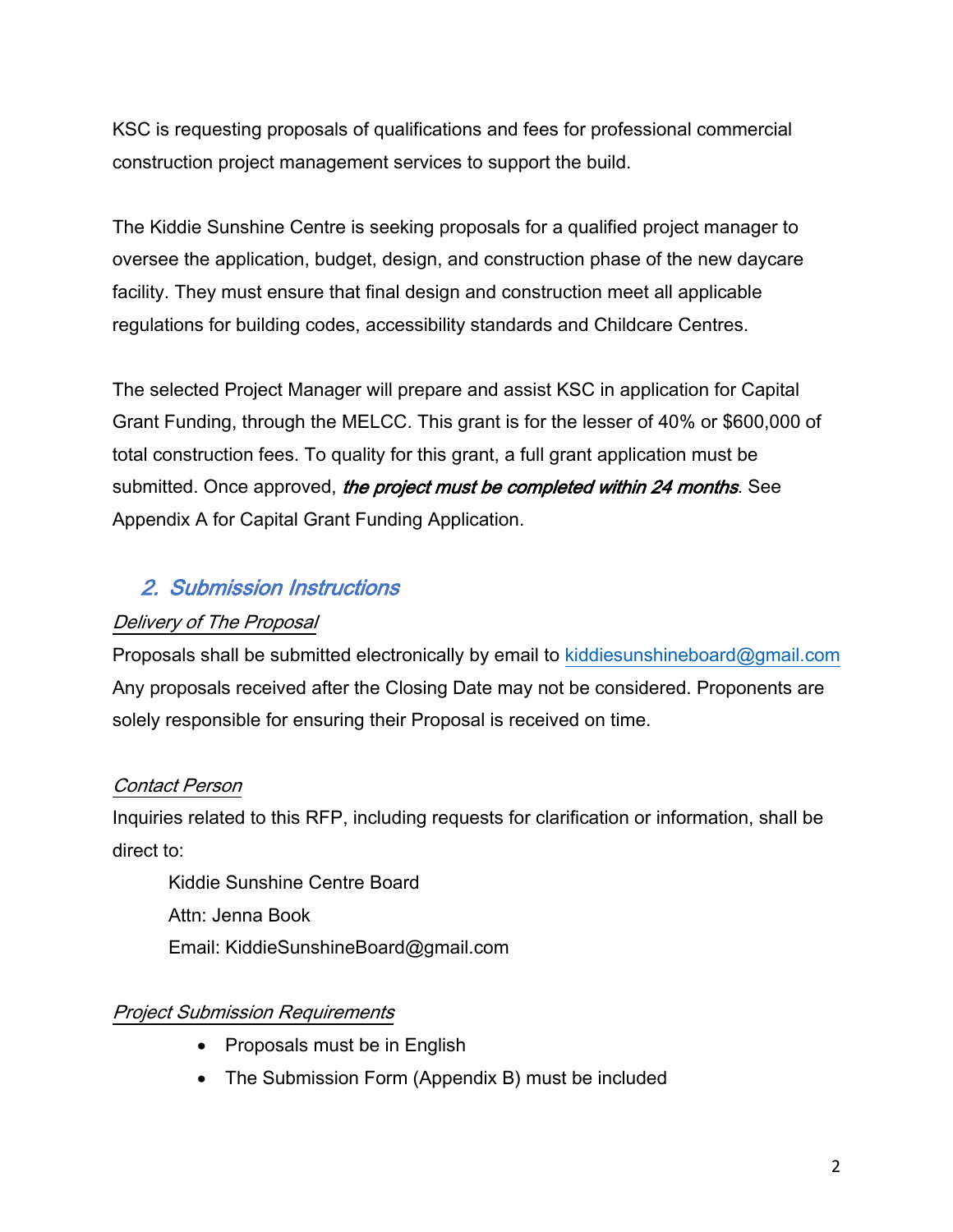- Compensation for Services (Appendix C) must be included
- The Contractor's Qualification Statement (Appendix D) must be included

## 3. Project Scope and Deliverables

In general, the scope of the project is described below. The overall service is to provide oversite, recommendations, and overall project management for the construction of a new Child Care Centre

- a. Overall Services
	- Ensuring the project meets the stakeholder goals
	- Keep the project on time and within budget
	- Oversite of design/build team contracts
	- Compliance with all regulatory, and licensing requirements
	- Coordination and oversite of commission the new facility
- b. Pre-construction service
	- Assisting the KSC board with completion of the Capital Funding Grant Application
	- Scheduling the project
	- Prepare general requirements
	- Collate, assemble, and distribute bid documents
- c. Procurement Phase Services
	- Solicit bids for general contracting services
	- Evaluate bids and award contracts in consultation with KSC and BLSD
	- Update the Board with the schedule and cash flow forecast
- d. Construction Services
	- General services, including all required project administration
	- Project control and scheduling, including the coordination of all trade contractors
	- Costs control and accounting, including the maintenance and update of project cash flow projections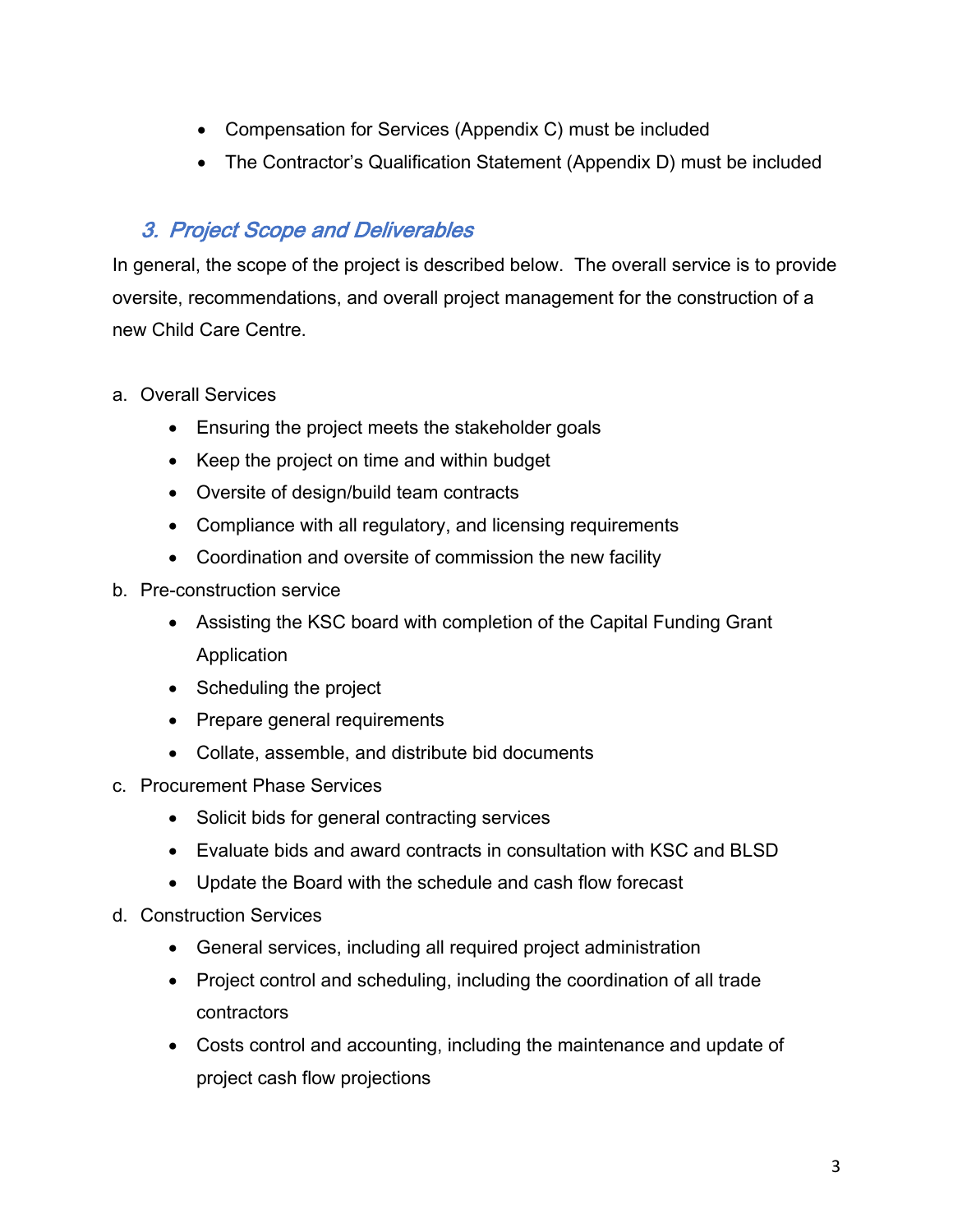- Payments to trade contractors and suppliers
- Quality control
- Health and construction Safety
- Collection, coordination, and review of all submittals
- Reports and Project site documents
- Start-up and commissioning of systems
- Handover, including collection and collation of all warranty materials

The project deliverables are intended to result in a single building, which will occupy the Kiddie Sunshine Centre as a whole. The building MUST meet all requirements and err on the side of the Best Practice recommendations set out by the MELCC. See Appendix A.

- 1. Site Preparation
	- a. Coordination with Borderland School Division for any tree or building removals
	- b. Coordination with Borderland School Division and the Town of Altona for the creation of new parking areas and site servicing connections
	- c. Excavation for new building
- 2. Demolition of existing building pending no sale & moving off property
	- a. Demolition of existing BLSD building
	- b. Removing concrete
	- c. Backfilling basement
- 3. Creation of a new building to serve as the new Child Care Centre
	- a. 3 dedicated rooms for infants
	- b. 4 dedicated rooms for toddlers
	- c. 1 dedicated room for nursery school and before/after school programs
	- d. Kitchen
	- e. Offices
	- f. Storage room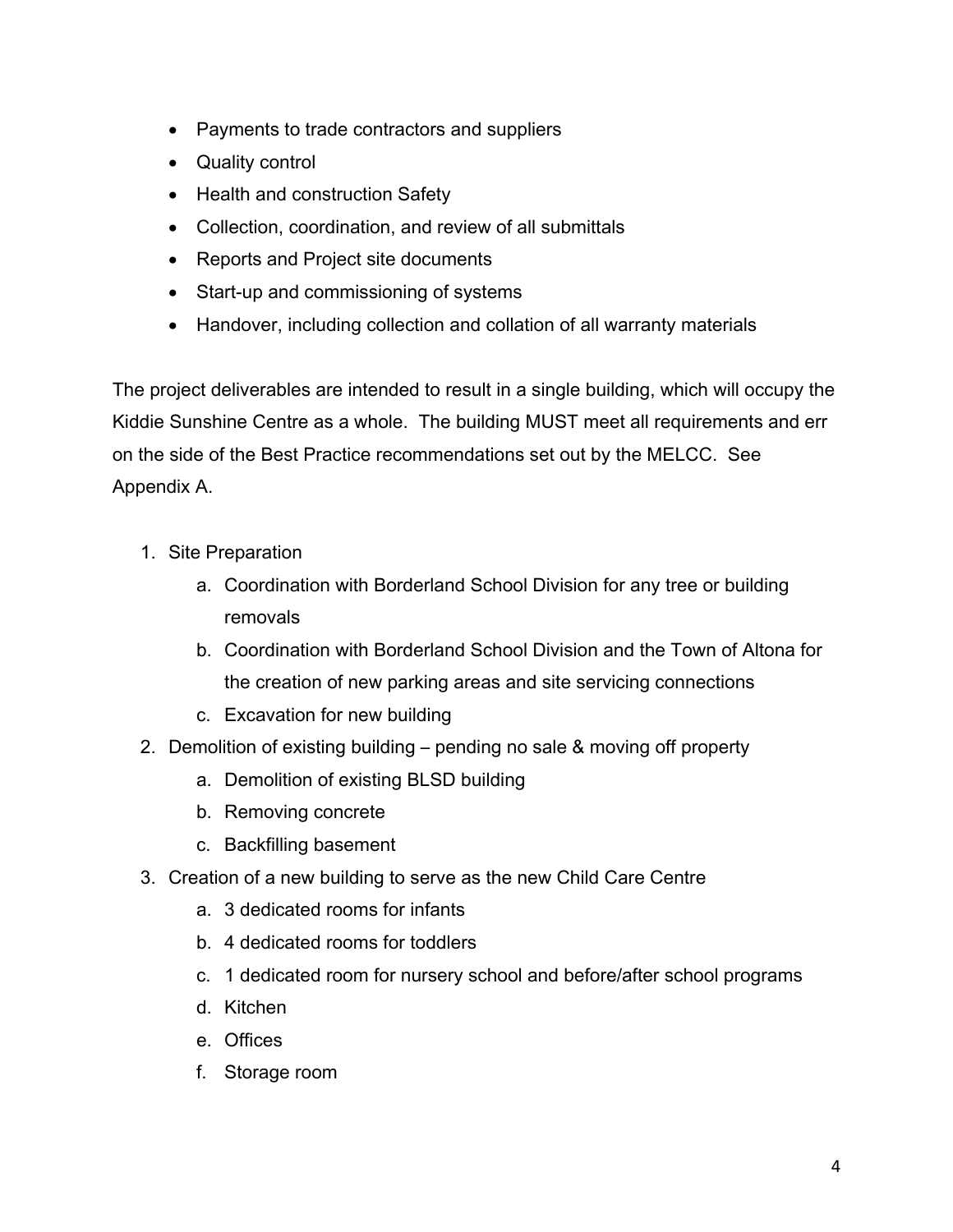- g. Washrooms including accessible washrooms where necessary
- 4. Creation of exterior building spaces
	- a. New exterior play space for Childcare occupants
	- b. New parking and site access
	- c. New fencing and site landscaping

### 4. Timeline

## \*\*Project must be completed within 24 months of the Capital Building Grant approval\*\*

| Task                                       | Date                             |
|--------------------------------------------|----------------------------------|
| RFP opens:                                 | January 6th, 2021                |
| Closing date for submissions:              | January 28 <sup>st</sup> , 2021  |
| Contract awarded:                          | Within 30 days of submissions    |
| Submission of Capital Building Grant       | TBD                              |
| application:                               |                                  |
| Approval/denial of capital building grant: | 4-6 months from submission       |
|                                            |                                  |
| Build begins:                              | After building grant approval    |
| Build complete:                            | Within 2 years of grant approval |

## **5. Evaluation & Selection Process**

Proposals will be evaluated by KSC & BLSD on the following criteria:

- 1. Experience & Technical Competence
	- Commercial project management
	- Childcare Centres
	- Provincial Government Funding
	- Design/Build Projects
- 2. Project understanding and interpretation
- 3. Availability of resources to manage the project in a timely and responsive fashion
- 4. Fee proposal and terms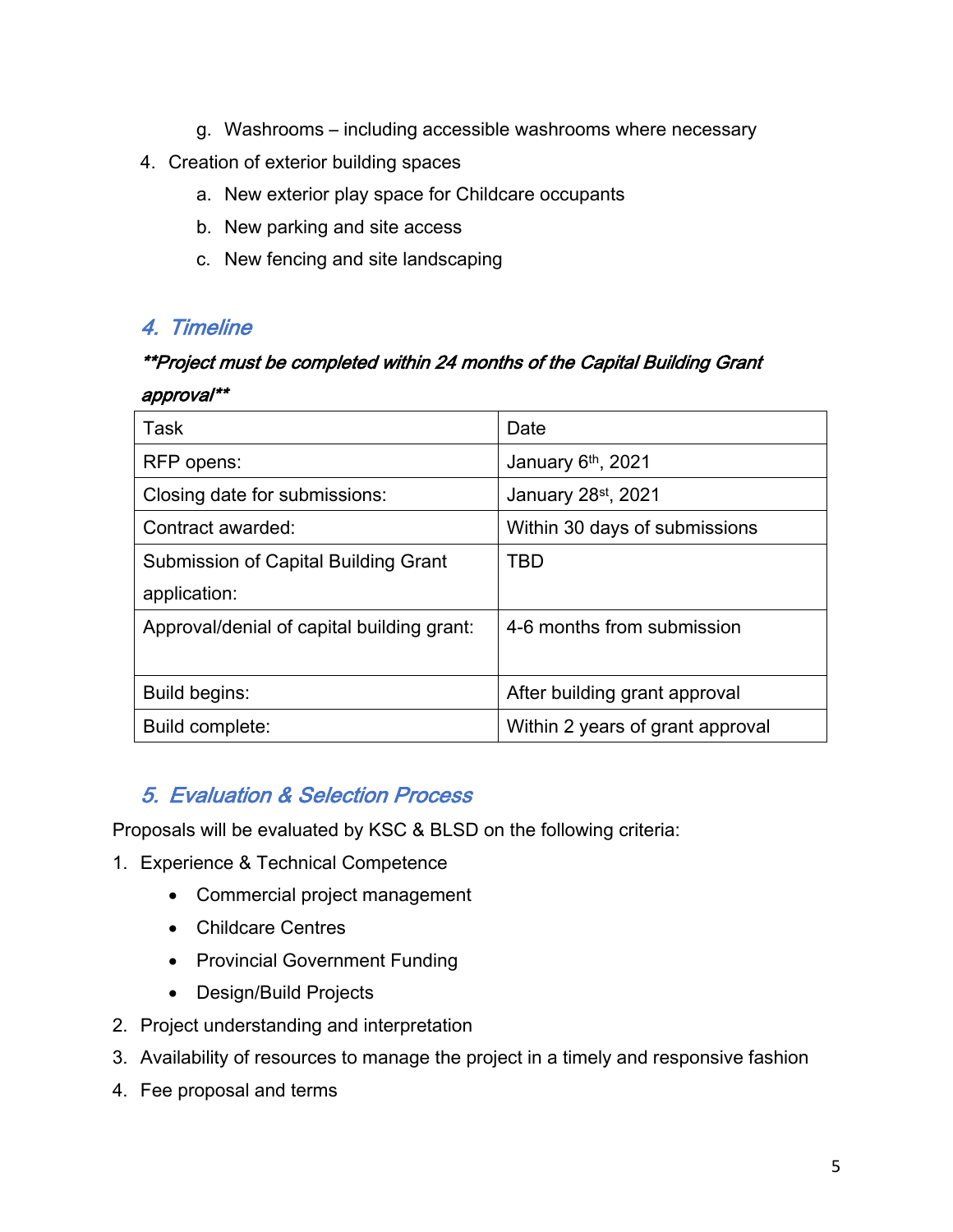#### 5. Qualifications and references

The selection committee may at their discretion seek further information or interview a short-list of candidates. And at their judgement may award the contract as they see fit. The lowest bid will not necessarily be awarded the project.

### 6. Terms and Conditions

#### 1. Liability for Errors

While the KSC board of directors has made every effort to ensure that this RFP is complete and accurate, with the information we have to date. This RFP should be regarded as a guideline for preparing a Proposal. The information is not guaranteed to be accurate or exhaustive, and therefore Proponents are encouraged to do their own research with respect to the development of their Proposal.

## 2. Conflict of Interest

Proponents shall disclose any actual or potential conflicts of interest, real or perceived. If a Proponent is in doubt as to whether there might be a conflict of interest, the Proponent should consult with the KSC Board prior to submitting a proposal. By submitting a proposal, the Proponent represents that it is not aware of any circumstances that would give rise to a conflict of interest that is actual or potential, in respect of the RFP.

#### 3. Indemnity and Liability Insurance

The project manager must ensure that all contractors provide proof of Professional Liability Insurance coverage and amount of coverage (which may include increasing the amount of coverage if required).

#### 4. Contract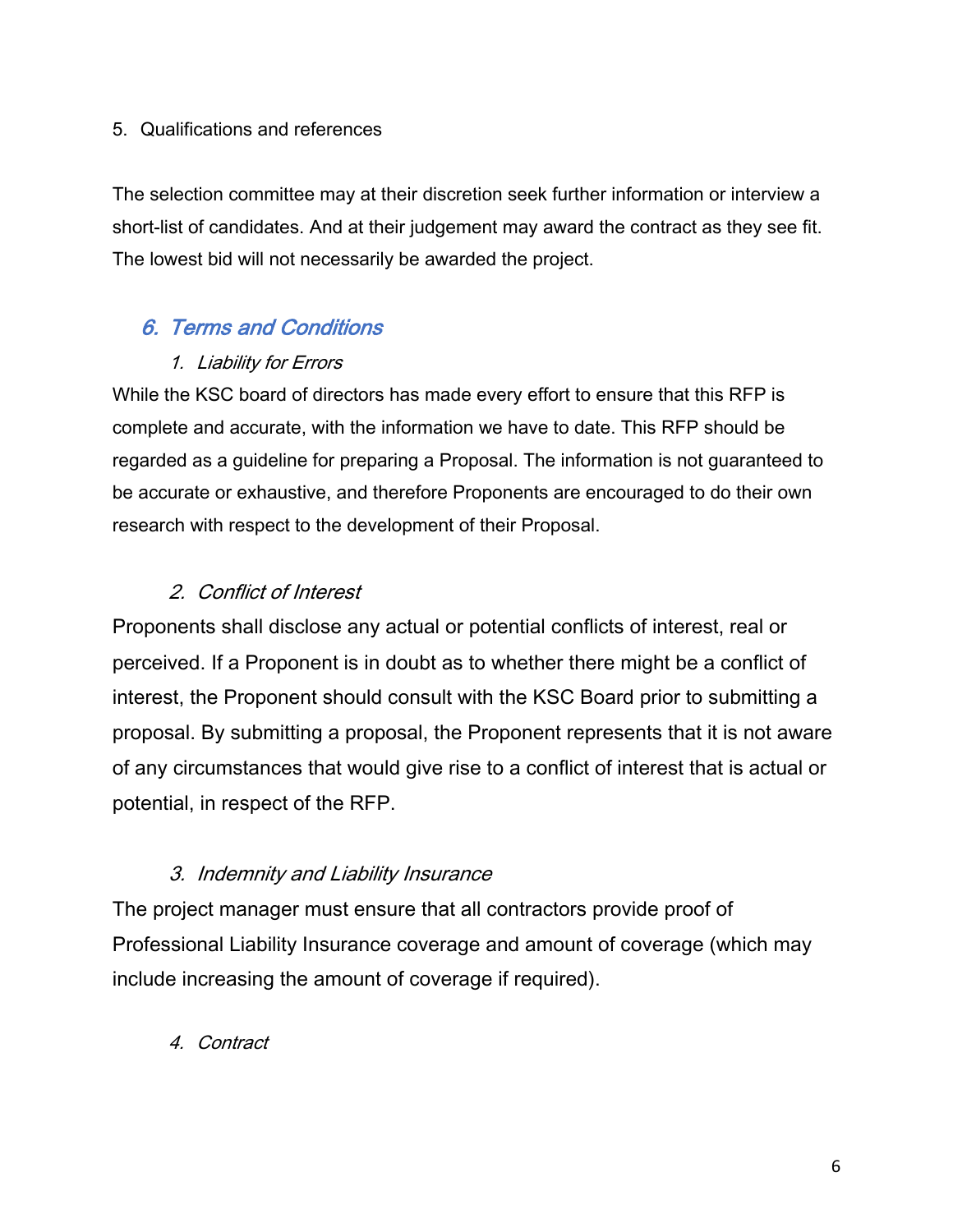This RFP does not commit the KSC to select a preferred Proponent. By submitting a Proposal, the Proponent agrees that KSC is under no legal obligation to enter a contract with any of the proponents. KSC reserves the right to negotiate any changes to the preferred proposal with the Proponents prior to entering a contract. The acceptance of a proposal will be made in writing to the successful Proponent at the address provided.

#### 5. Solicitation

Any attempt by Proponents to influence the outcome of the RFP process by engaging in solicitation with any representative of KSC, will result in the disqualification of the Proponent.

## 7. Proposal Content & Format

Proposals should respond directly to the evaluation and criteria for this project. Clarity and brevity are encouraged. The following should be included in the proposal

1. Cover Letter

State your understanding of the services to be performed and why your firm is best qualified to provide them. Identify staff/resources to be assigned to the project. Provide the contact information to who is authorized to act as representation on this proposal

#### 2. Response to Criteria

Provide a summary qualification to fulfill project criteria. Address how communications, with be handled, time and resources will be assigned, fee structure, change fees, etc.

#### 3. Resume of applicable and relevant experiences

Provide a summary of recent project experience. Include the scope and size of project, project budget, stakeholders etc.

4. Two professional references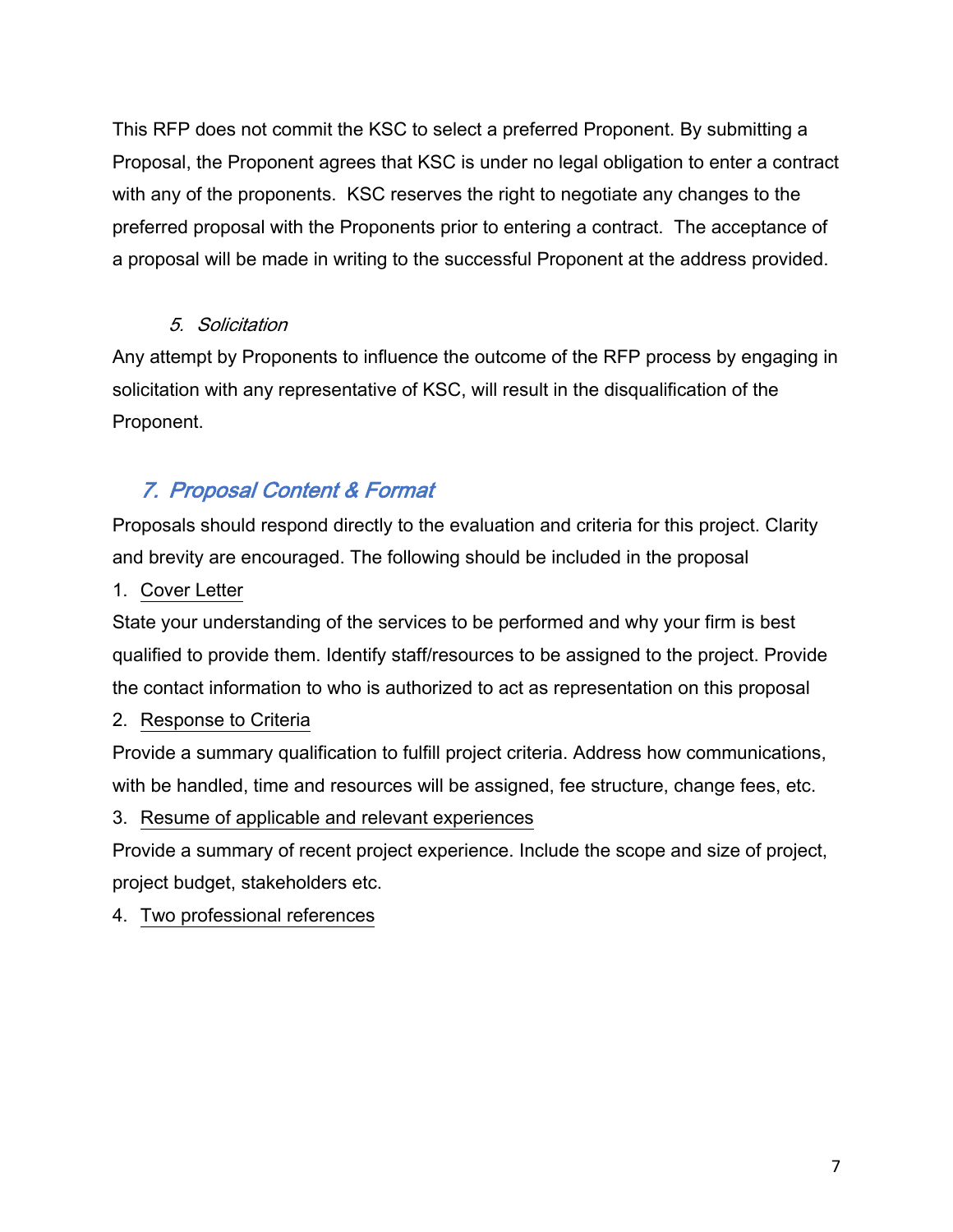## 8. Appendix A - ELCC Capital Project Guide & Best Practice Manual

Capital Building Fund Proposal Guide for Community-Based Child Care Capital Projects https://1drv.ms/b/s!Aq0KmBuSTF4FgqRWcJTpXzZVLwOW9Q

**Best Practice Manual:** 

https://www.gov.mb.ca/fs/childcare/resources/pubs/elcc\_manual.pdf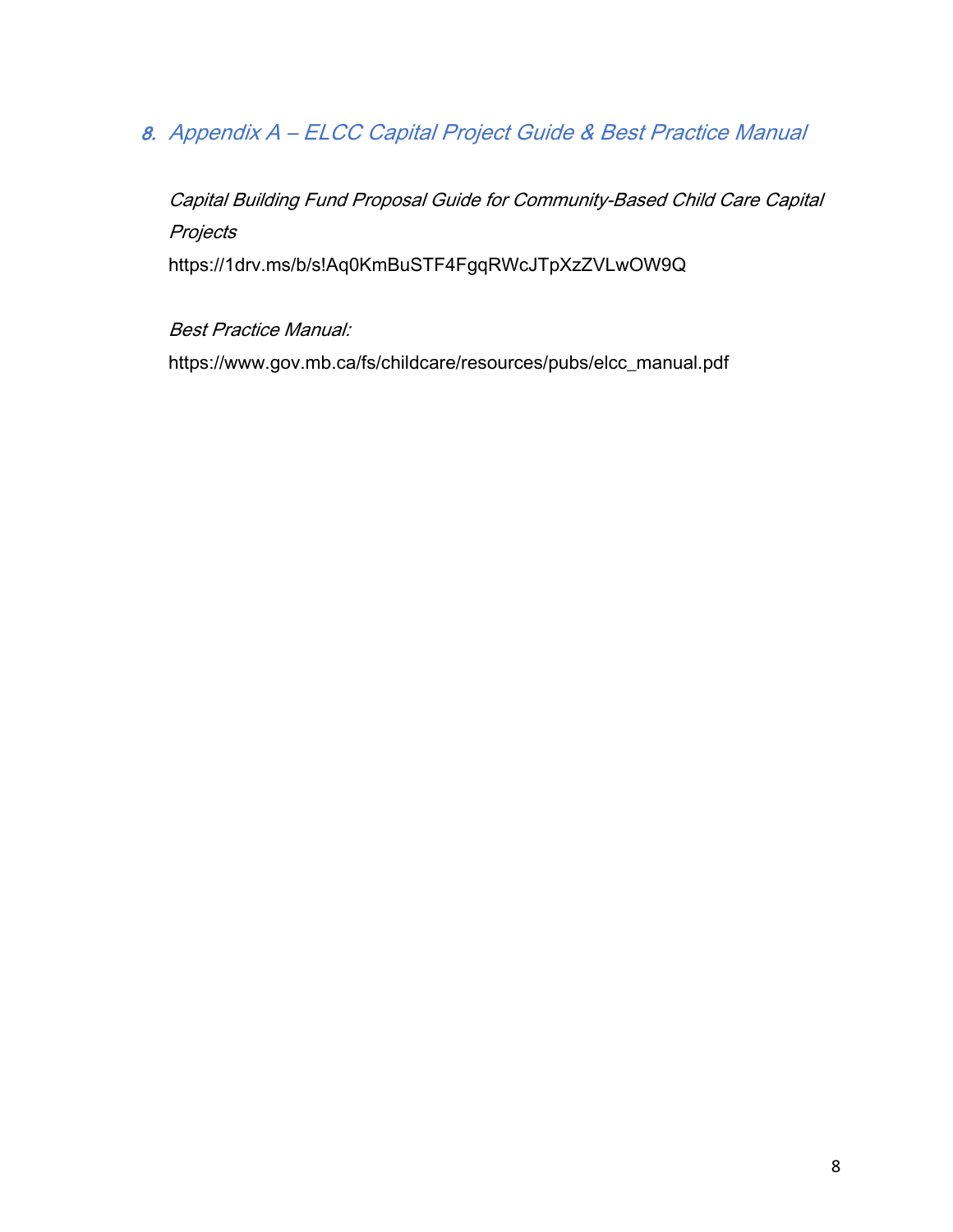## 9. Appendix B - Submission Form

This form shall only be signed by an authorized representative of the Proponent.

| Legal name of the proponent:                |  |
|---------------------------------------------|--|
| Operating name of the business (if          |  |
| applicable):                                |  |
| Name and title of Proponent representative: |  |
| Mailing address:                            |  |
|                                             |  |
|                                             |  |
|                                             |  |
|                                             |  |
| Office contact number:                      |  |
| Email address for contact person:           |  |
| Company website:                            |  |

Signature of Proponent Representative: Network and the material contract of Proponent Representative:

The appointed representative of the Proponent acknowledges that they;

a. Understand and agree to the process described in this RFP,

- a. Verify that the Proposal has been reviewed, is true and accurate, and responds to each specification of this RFP,
- b. Acknowledge the Proponent's application is part of a non-binding procurement process,
- c. Do not have, or have declared, any conflict of interest.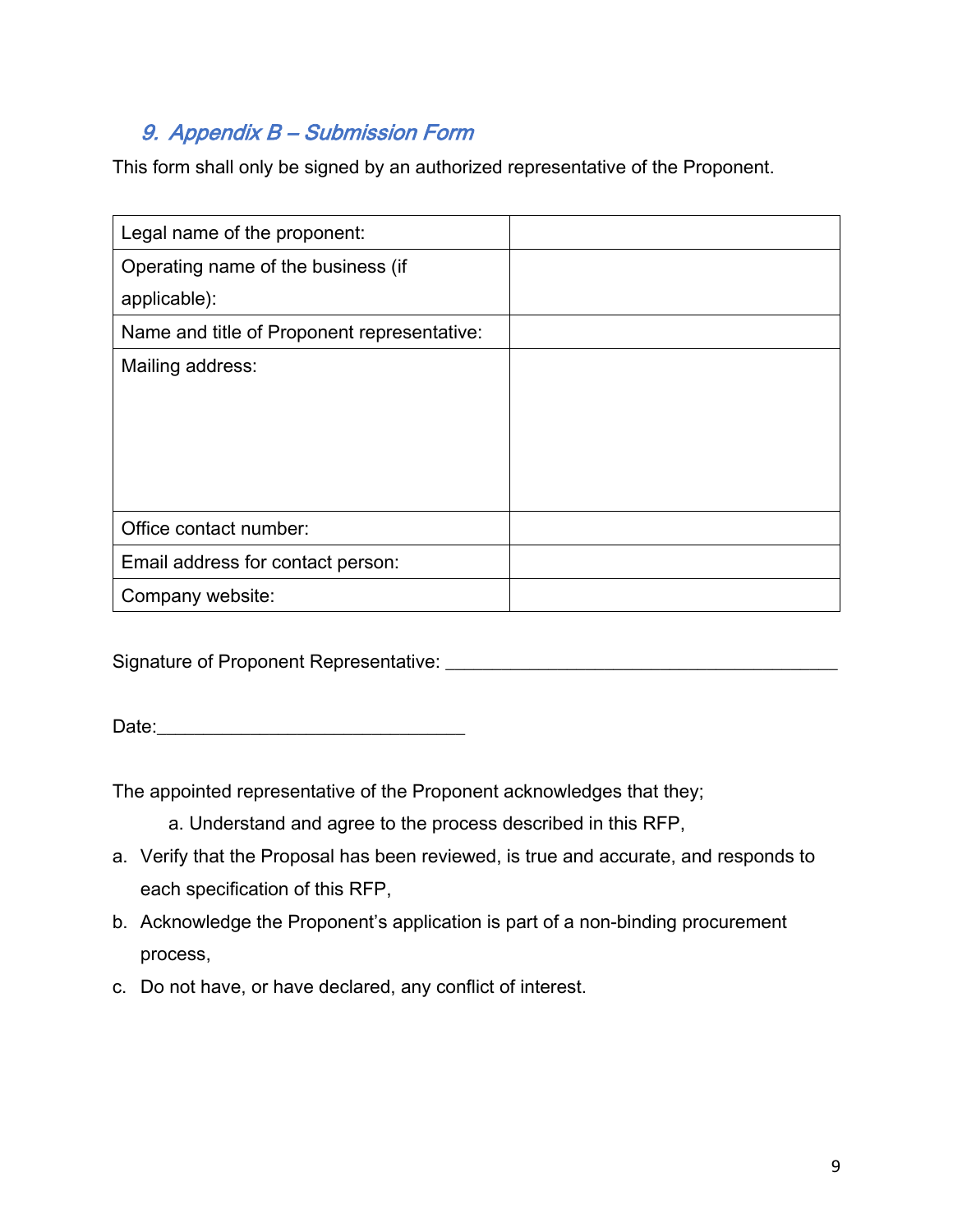#### 10. **Appendix C - Compensation for Services**

- 1. The Project Manager's compensation shall be equal to the sum of the Project Manager's fee as specified in paragraph 2 and the reimbursable expenses as described in paragraph 3.
- 2. The Project Manager's Fee is comprised of one or more of the following:
	-
	- b. A percentage amount of \_\_\_\_\_\_\_\_\_\_\_\_\_ percent (\_\_\_%) of the construction cost. Where the actual cost has not been determined for all or part of the project, the construction cost shall be the construction cost estimate, as agreed by the KSC board and the project manager, at market rates at the anticipated time of construction
- 3. The reimbursable expenses are the actual expenses, support by receipts or invoices, that the project manager incurred in performing the services, and as identified in the agreement plus the administrative charge of \_\_\_\_\_\_ percent  $\frac{9}{6}$ .
- 4. All amounts are in Canadian funds.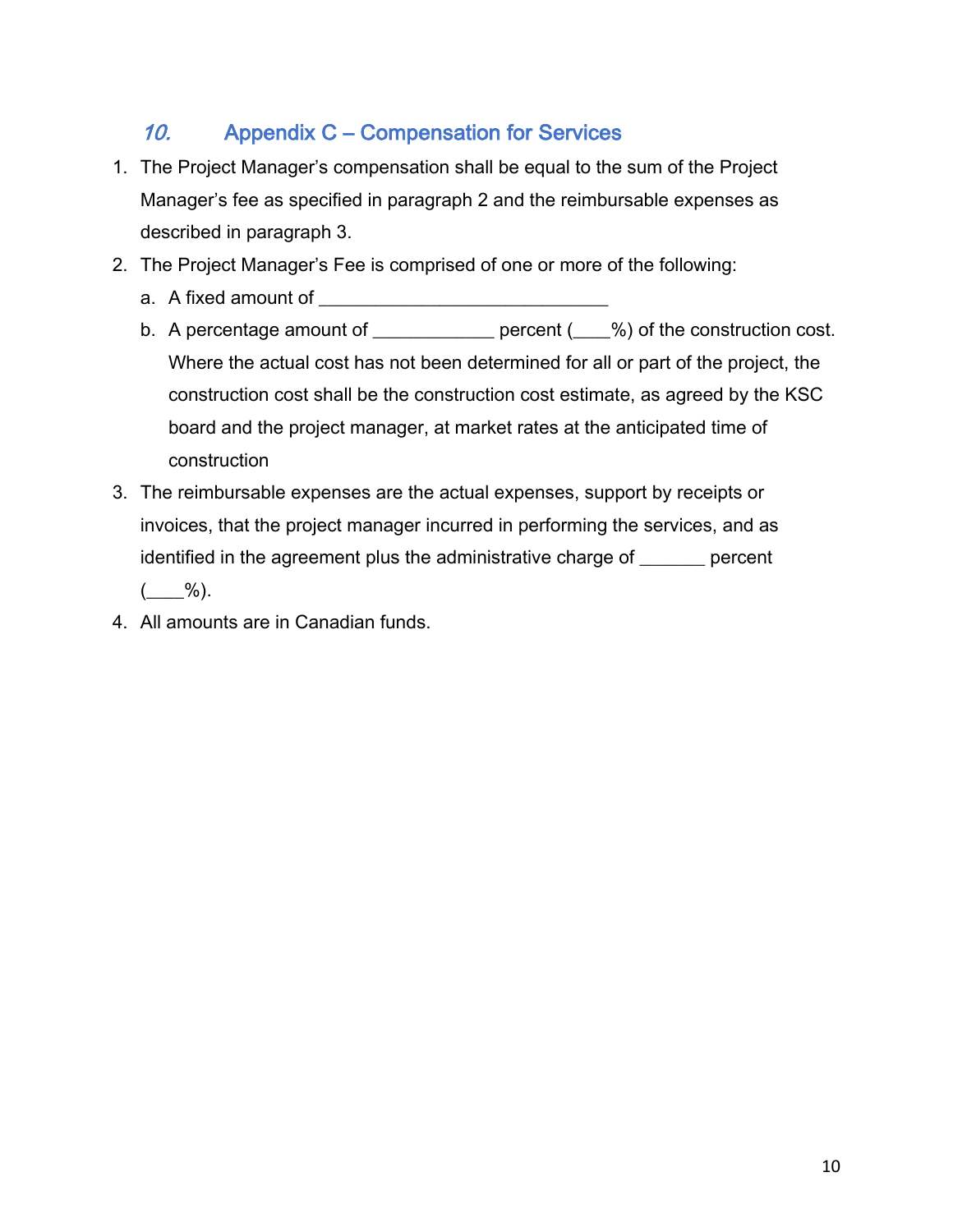## 11. Appendix D - Qualification Statement & Professional References

Legal structure of contractor:

- $\circ$  Joint venture
- o Corporation
- o Partnership
- o Sole Proprietor

#### Minimum 2 references for past projects (within the last 5 years):

| $\overline{\phantom{a}}$      |  |
|-------------------------------|--|
| Name:                         |  |
| Address:                      |  |
|                               |  |
| <b>Contact Person:</b>        |  |
| Email:                        |  |
| Phone:                        |  |
| Brief description of project: |  |
|                               |  |
|                               |  |
|                               |  |